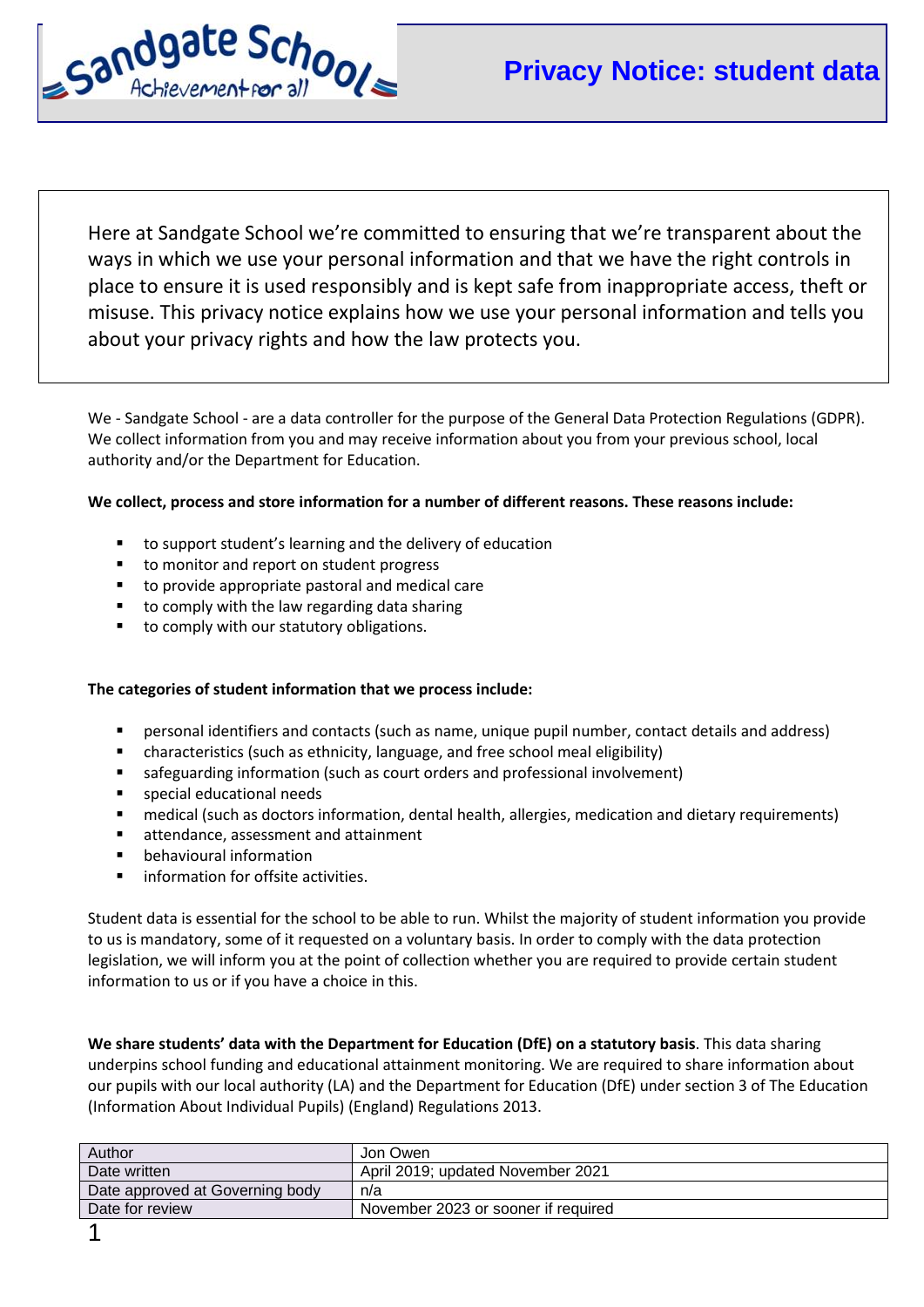

To find out more about the data collection requirements placed on us by the Department for Education (for example; via the school census) go to [https://www.gov.uk/education/datacollection-and-censuses-for-schools.](https://www.gov.uk/education/datacollection-and-censuses-for-schools) We share **child in need and looked after children data** with Cumbria County Council. This is for the purpose of the children accessing the correct services and support. This information is shared in line with our statutory duties.

We also share children in need and looked after children data with the Department for Education on a statutory basis, under Section 83 of 1989 Children's Act, Section 7 of the Young People's Act 2008 and also under section 3 of The Education (Information About Individual Pupils) (England) Regulations 2013. This data sharing helps to develop national policies, administer and allocate funding and identify and encourage good practice.

We do not share information about our children in need or looked after children with anyone without consent unless the law and our policies oblige or allow us to do so.

## **Data Retention**

We'll only keep your personal information for as long as the law specifies. Where the law doesn't specify this, we'll keep your personal information for the length of time determined by our business requirements.

## **How we keep your information safe**

We're committed to ensuring your personal information is safe and protected from accidental loss or alteration, inappropriate access, misuse or theft.

To enable remote, flexible and collaborative working we store some data via cloud-based software, most notably Microsoft's Office 365 suite, which includes Outlook, Teams and OneDrive. Sandgate's staff, volunteers and governors will only save personal and sensitive data to the cloud using software approved by a member of the school's Senior Leadership Team, and always do so enabling all reasonable security features.

As well as technical, physical and organisational controls, we recognise that a well-trained, informed and security alert workforce minimises privacy risks from human error and/or malicious threats. We require our service providers to implement appropriate industry standard security measures. We only permit them to process your personal information for specified purposes in accordance with our contractual instructions.

### **Requesting access to your personal data**

Under data protection legislation, parents and pupils have the right to request access to information about them that we hold. To make a request for your personal information, please contact Jon Owen, School Business Manager on 01539 792100 to make a request or alternatively you can view our Data Subject Rights Policy on the school's website.

You also have the right to:

- object to processing of personal data that is likely to cause, or is causing, damage or distress
- in certain circumstances, have inaccurate personal data rectified, blocked, erased or destroyed
- claim compensation for damages caused by a breach of data protection regulations.

| Author                          | Jon Owen                            |
|---------------------------------|-------------------------------------|
| Date written                    | April 2019; updated November 2021   |
| Date approved at Governing body | n/a                                 |
| Date for review                 | November 2023 or sooner if required |